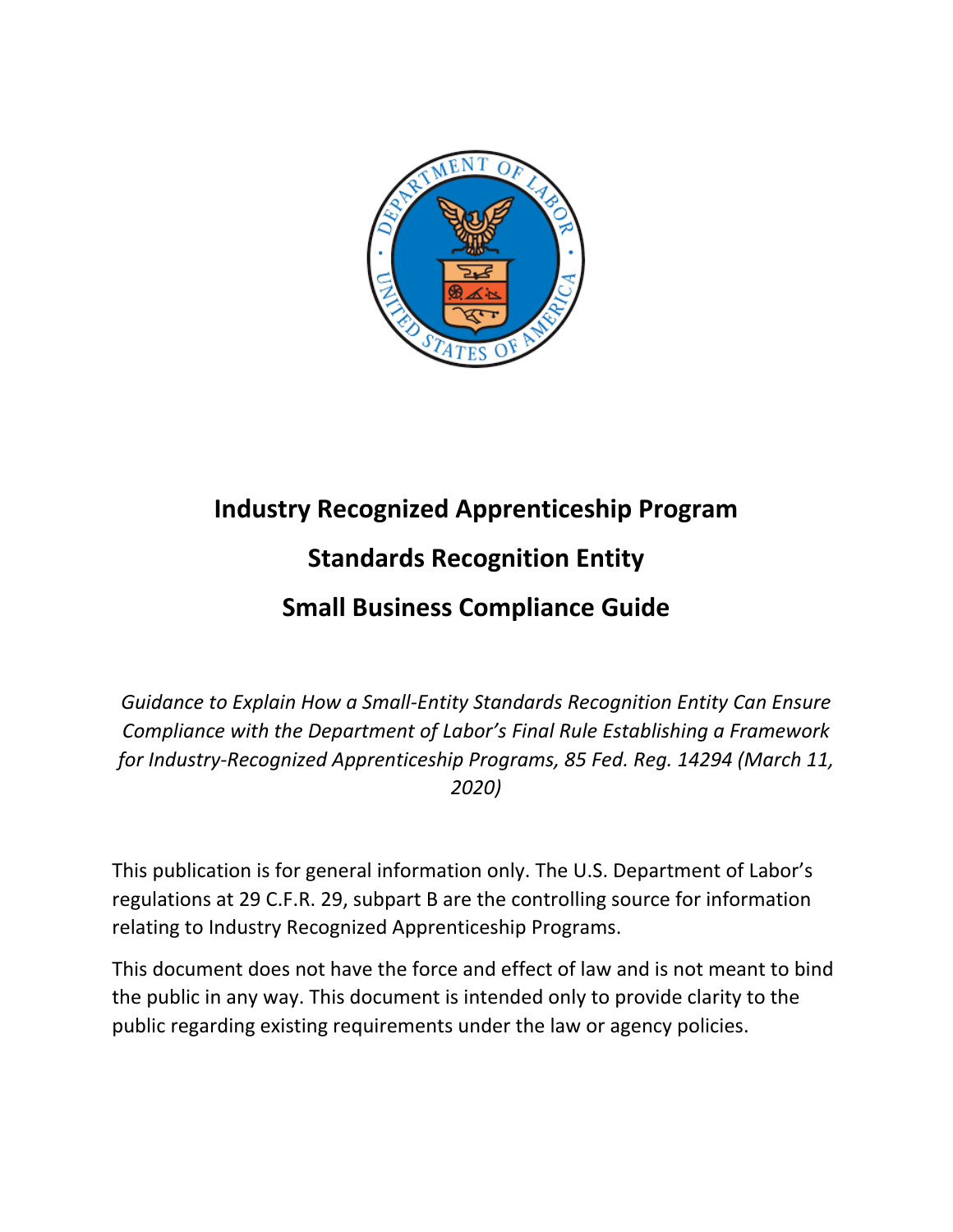# **Table of Contents**

| $\mathbf{I}$ .                                                                                       |  |
|------------------------------------------------------------------------------------------------------|--|
| II.                                                                                                  |  |
| III.                                                                                                 |  |
| Α.                                                                                                   |  |
| В.                                                                                                   |  |
| IV.                                                                                                  |  |
| V.                                                                                                   |  |
| Α.                                                                                                   |  |
| В.                                                                                                   |  |
| C.                                                                                                   |  |
| D.                                                                                                   |  |
| Ε.                                                                                                   |  |
| VI.                                                                                                  |  |
| VII.                                                                                                 |  |
| Appendix A: Other Federal, State, and Local Laws Relevant to SRE Compliance with IRAP Regulations 13 |  |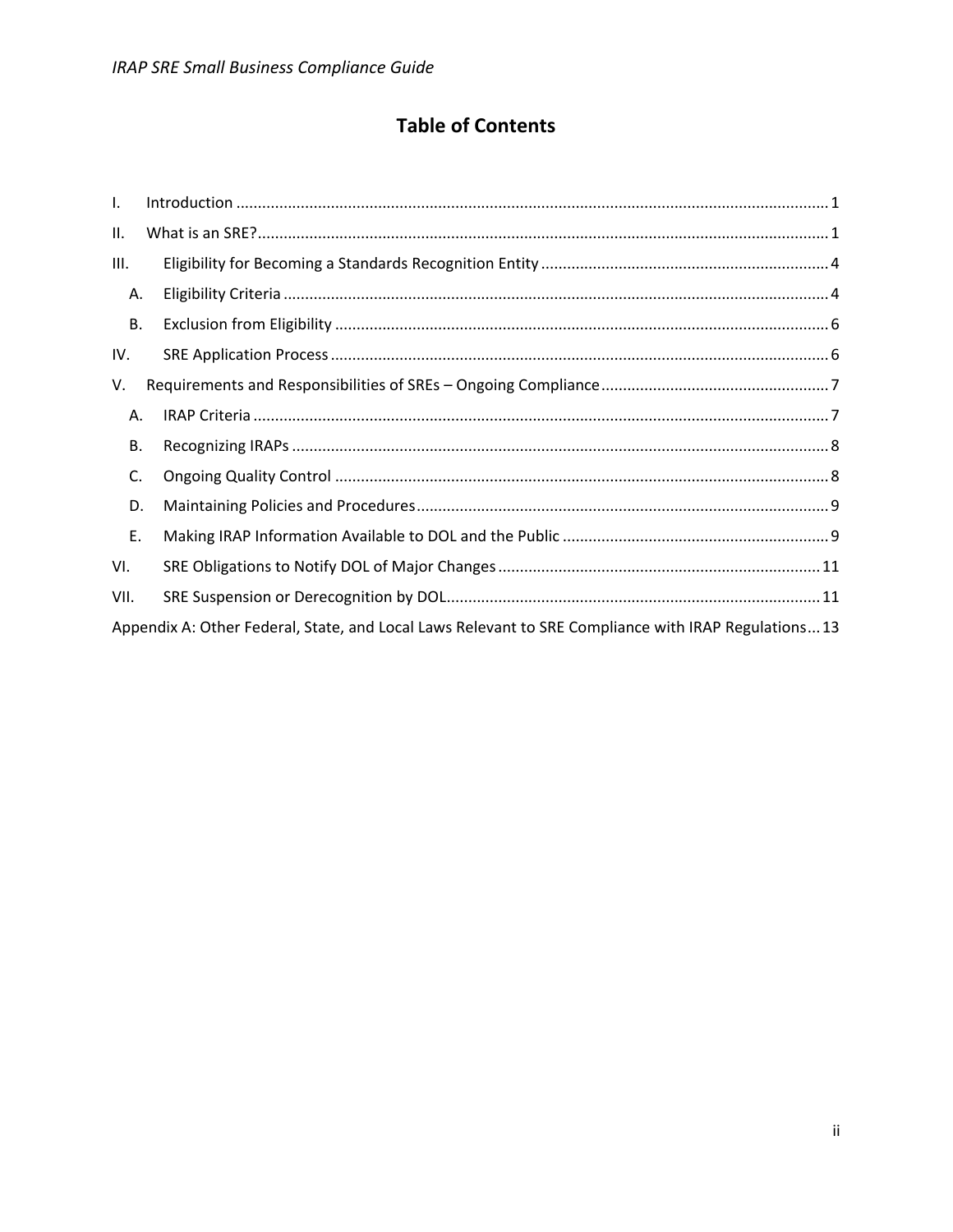## <span id="page-2-0"></span>**I. Introduction**

On March 11, 2020, the U.S. Department of Labor (DOL) published a [final rule](https://www.federalregister.gov/documents/2020/03/11/2020-03605/apprenticeship-programs-labor-standards-for-registration-amendment-of-regulations) establishing a regulatory framework for a new type of apprenticeship model: Industry-Recognized Apprenticeship Programs (IRAPs).<sup>1</sup> The IRAP model supplements the existing registered apprenticeship system with a flexible, industry-led model—one that will be capable of rapidly increasing the availability of apprenticeships in emerging, high-growth sectors. The IRAP final rule stemmed from the 2017 Executive Order, "Expanding Apprenticeships in America," which directed DOL to expand apprenticeship opportunities in America.

The IRAP final rule established a process for DOL's Office of Apprenticeship (OA) to recognize qualified, third-party Standards Recognition Entities (SREs), which will in turn evaluate and recognize IRAPs. The regulations governing this process are found in the Code of Federal Regulations (CFR) at [29 CFR part 29, subpart B.](https://www.ecfr.gov/cgi-bin/text-idx?SID=220a6b9787d4892baf09fdbcdbceadfa&mc=true&node=pt29.1.29&rgn=div5) These regulations and the IRAP final rule describe what entities may become SREs, the responsibilities and requirements for SREs, and how OA will oversee SREs. The IRAP final rule also described the standards of high-quality apprenticeship programs that SREs will recognize.

This Small Entity Compliance Guide will assist small-entities interested in becoming SREs in complying with the IRAP final rule.<sup>2</sup> It explains the obligations and responsibilities of SREs under the IRAP final rule.

## <span id="page-2-1"></span>**II. What is an SRE?**

An SRE is a third-party entity recognized by DOL as qualified to recognize IRAPs. SREs are trusted workforce development leaders in their industry(ies). An entity is qualified to be recognized as an SRE if it demonstrates the following:

- SREs must have the expertise to set competency-based standards, through a consensusbased process involving industry experts, for the requisite training, structure, and curricula for apprenticeship programs in the industry(ies) or occupational area(s) in which they seek to be an SRE.
- SREs must have the capacity and quality assurance processes and procedures to ensure IRAPs comply with 29 CFR 29.22(a)(4), which details the DOL standards, including safety, compensation, and quality, with which IRAPs must comply.
- SREs must have the resources to operate as an SRE for a 5-year period.

<sup>&</sup>lt;sup>1</sup> Apprenticeship Programs, Labor Standards for Registration, Amendment of Regulations; Final Rule, 85 Fed. Reg. 14294 (Mar. 11, 2020) (hereinafter "IRAP final rule").

<sup>2</sup> *See* Small Business Regulatory Enforcement Fairness Act, Pub. L. No. 104-121, § 212(a).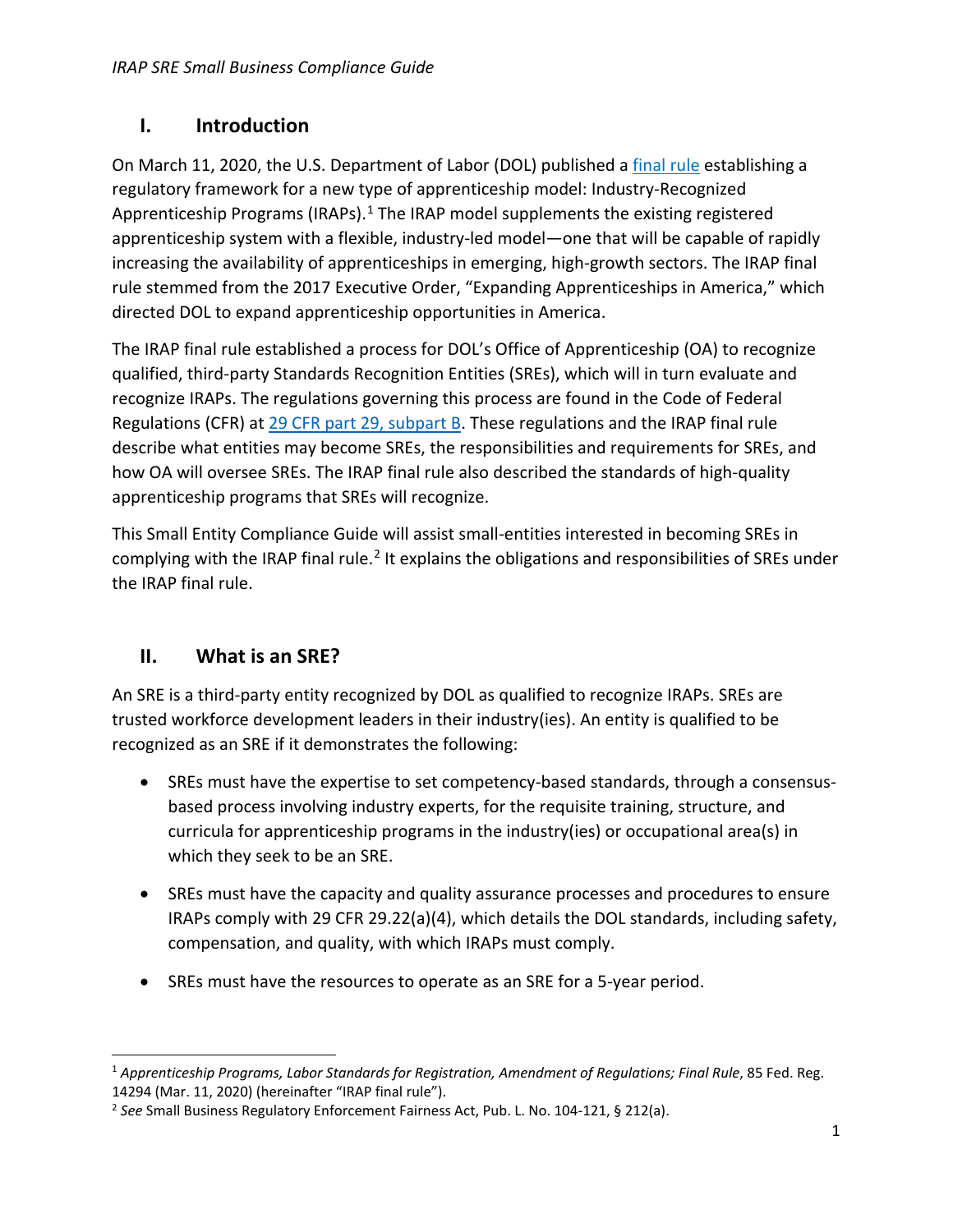- SREs must demonstrate impartiality by disclosing partners who will be engaged in recognition activities and describing their roles, including their relationships with subsidiaries. SREs may recognize an IRAP internal to their organization (i.e., SREs may serve as both a recognition entity and an IRAP program sponsor) as long as they develop and adhere to policies and procedures to mitigate potential conflicts of interest.
- SREs must be in good standing with the U.S. Federal Government. They cannot be suspended or debarred from doing business with the federal government.

Key responsibilities of SREs include the ability to recognize high quality IRAPs; notify OA within 30 days when they have recognized, suspended, or derecognized an IRAP; provide program and performance data to OA in a timely manner; develop policies and procedures that require IRAPs' adherence to applicable Federal, State, and local laws pertaining to EEO and reflect comprehensive outreach strategies to reach diverse populations, and to establish policies and procedures for recognizing, and validating compliance of, programs that ensure that SRE decisions are impartial, consistent, and based on objective and merit-based criteria.

Figure 1 below illustrates the roles, responsibilities, and the relationships between DOL's OA, SREs, and IRAPs in the execution of the IRAP model of apprenticeship.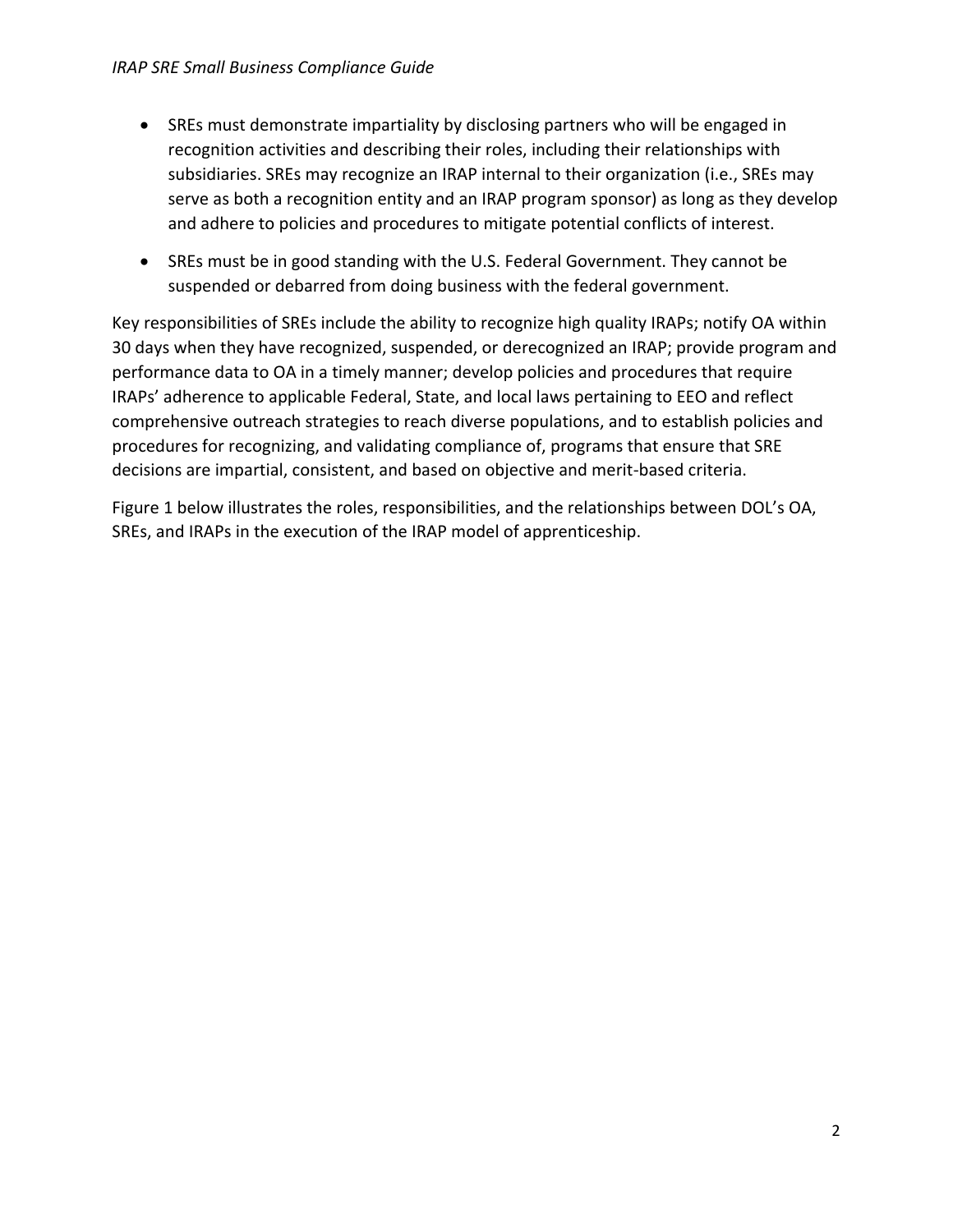

#### **Figure 1. DOL, SRE, and IRAP Sponsor Roles and Responsibilities**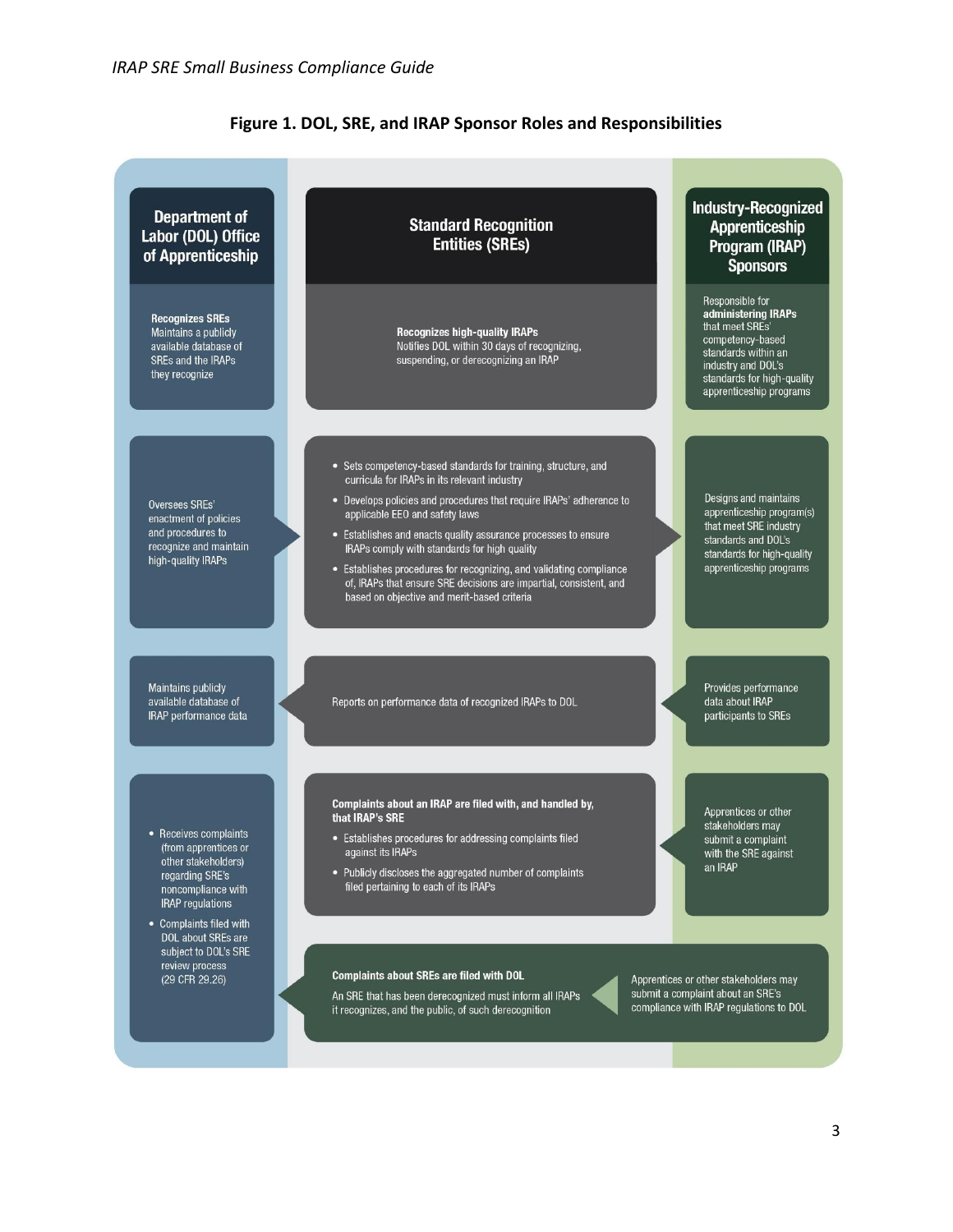For information on becoming an IRAP sponsor, please review the IRAP Factsheet at [https://www.apprenticeship.gov/sites/default/files/IRAP\\_Sponsor\\_Fact\\_Sheet.pdf](https://www.apprenticeship.gov/sites/default/files/IRAP_Sponsor_Fact_Sheet.pdf). Prospective IRAPs apply directly to an SRE according to the SRE's process.

## <span id="page-5-0"></span>**III. Eligibility for Becoming a Standards Recognition Entity**

The following is a non-exhaustive list of entities that DOL determined to be particularly wellsuited to become SREs (see 29 CFR 29.20(a)(1)-(9)):

- Trade, industry, and employer groups or associations;
- Corporations and other organized entities;
- Educational institutions, such as universities or community colleges;
- State and local government agencies or entities;
- Non-profit organizations;
- Unions;
- Joint labor-management organizations;
- Certification or accreditation bodies or entities for a profession or industry; or
- A consortium or partnership of these entities.

Entities seeking to become SREs should review the eligibility criteria below to determine whether they have the organizational capacity, the expertise, and the resources to be recognized by DOL.

#### <span id="page-5-1"></span>*A. Eligibility Criteria*

Entities considering whether to apply for DOL recognition should determine whether they meet the following eligibility criteria.

Entities seeking to be SREs should possess expertise in the occupations for which they seek recognition from DOL. SREs will leverage this expertise to set competency-based standards of apprenticeship for the training, structure, and curricula that the SRE determines to be necessary for high quality IRAPs to effectively train apprentices in a given occupation. An SRE must establish such standards using industry experts and must demonstrate the qualifications of its experts and explain the process they will use to develop standards. The standards set by an SRE must be competency based, meaning that each apprentice's skill acquisition must be determined through the apprentice's successful demonstration of acquired skills and knowledge. Setting standards for training successful apprentices is not new to many entities. Entities that developed, or are developing, such apprenticeship standards may be able to receive recognition by describing their processes and expertise used to develop such standards.

• Entities seeking to become SREs will identify the industry and occupations for which they can demonstrate expertise and will seek to recognize IRAPs. Applicants will select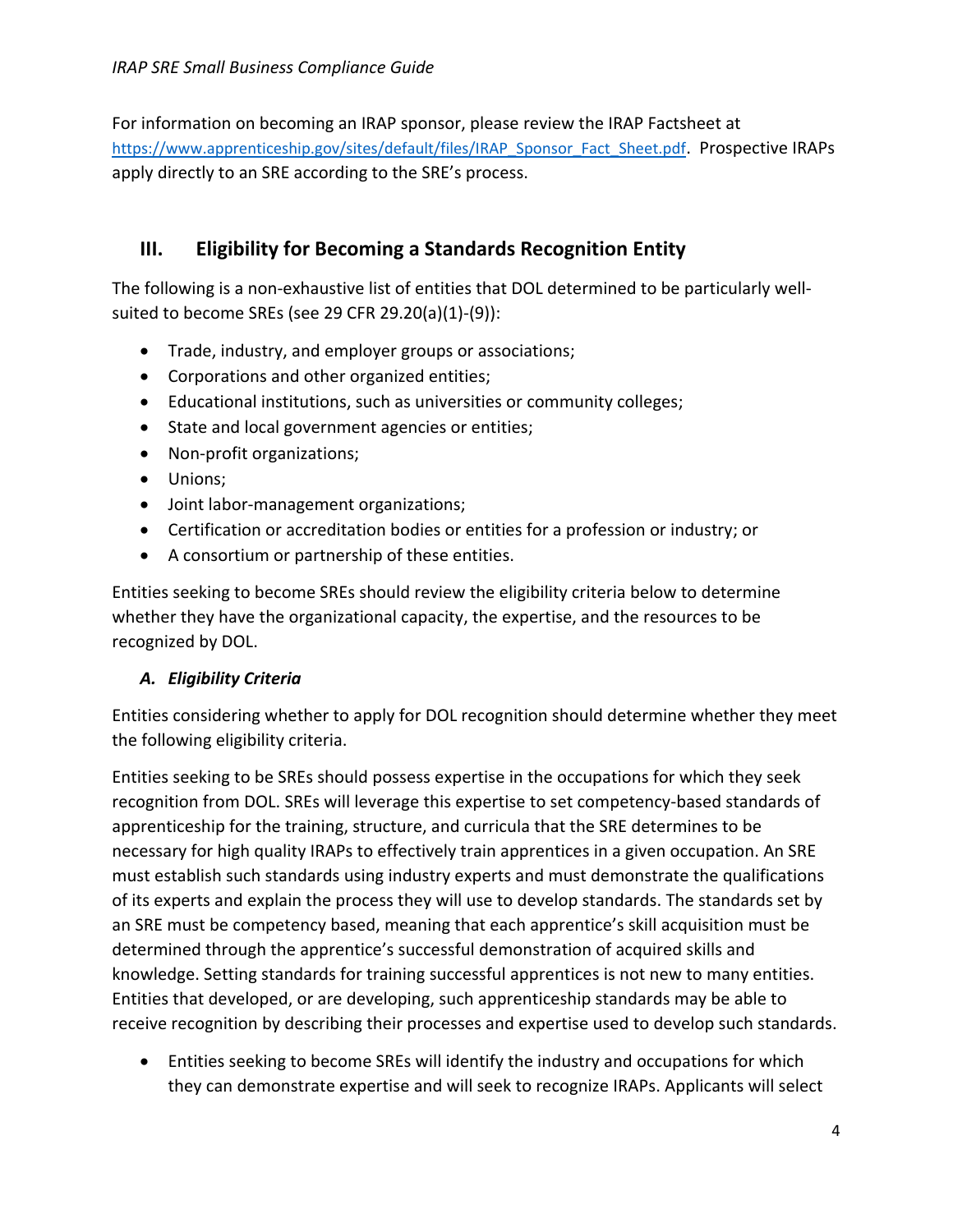the industry(ies) from a dropdown menu (based on [North American Industry](https://www.census.gov/eos/www/naics/)  [Classification System](https://www.census.gov/eos/www/naics/) codes), and will then select occupations within that industry(ies) (based o[n O\\*NET](https://www.onetonline.org/) occupational codes).

- Entities must possess the capacity and quality assurance processes to ensure IRAPs comply with DOL's ten required components of an IRAP discussed in Section V.A. of this Guide. SREs must be capable of engaging in an ongoing quality control relationship with the IRAPs they recognize to ensure that the IRAPs remain in compliance with these ten standards upon initial recognition as IRAPs and on an annual basis thereafter.
- Entities must possess the resources to operate as an SRE for 5 years (29 CFR 29.21(b)(3)). As a part of demonstrating their financial capacity to serve in the SRE role, entities must disclose any bankruptcies from the past 5 years to DOL.
- Entities must disclose any confirmed or potential partners that will be engaged in their IRAP recognition activities, including a description of the potential partner's role and any additional relationships with subsidiaries or other related entities that could impact impartiality. (29 CFR 29.21(b)(4))
- Entities must not be suspended or debarred from conducting business with the U.S. Federal Government. (29 CFR 29.21(b)(5)). The SRE application form requires an entity to report any injunctions, debarments, or other restrictions that may prevent it from being permitted to conduct business with the U.S. Federal Government or with members of its industry sector from the past 5 years.
- Entities must mitigate any actual or potential conflicts of interest including, but not limited to, conflicts that arise from an entity's intention to recognize its own IRAP(s) as well as offering services to actual or prospective IRAPs. Concrete methods for mitigating conflicts must be submitted with the entity's application and may include processes, procedures, or structures. Recognized SREs are obligated to update such policies and procedures for mitigating conflicts before changes are implemented and if new conflicts should arise. (29 CFR 29.21(b)(6)).
- Entities must possess the appropriate expertise and resources to recognize IRAPs in the selected industry(ies) in the intended geographic area. (29 CFR 29.21(b)(7)). The SRE application form requires an entity to identify the geographic area where it intends to recognize IRAPs. The geographic area in which an SRE intends to recognize IRAPs may be nationwide or limited to a region, State, or local area.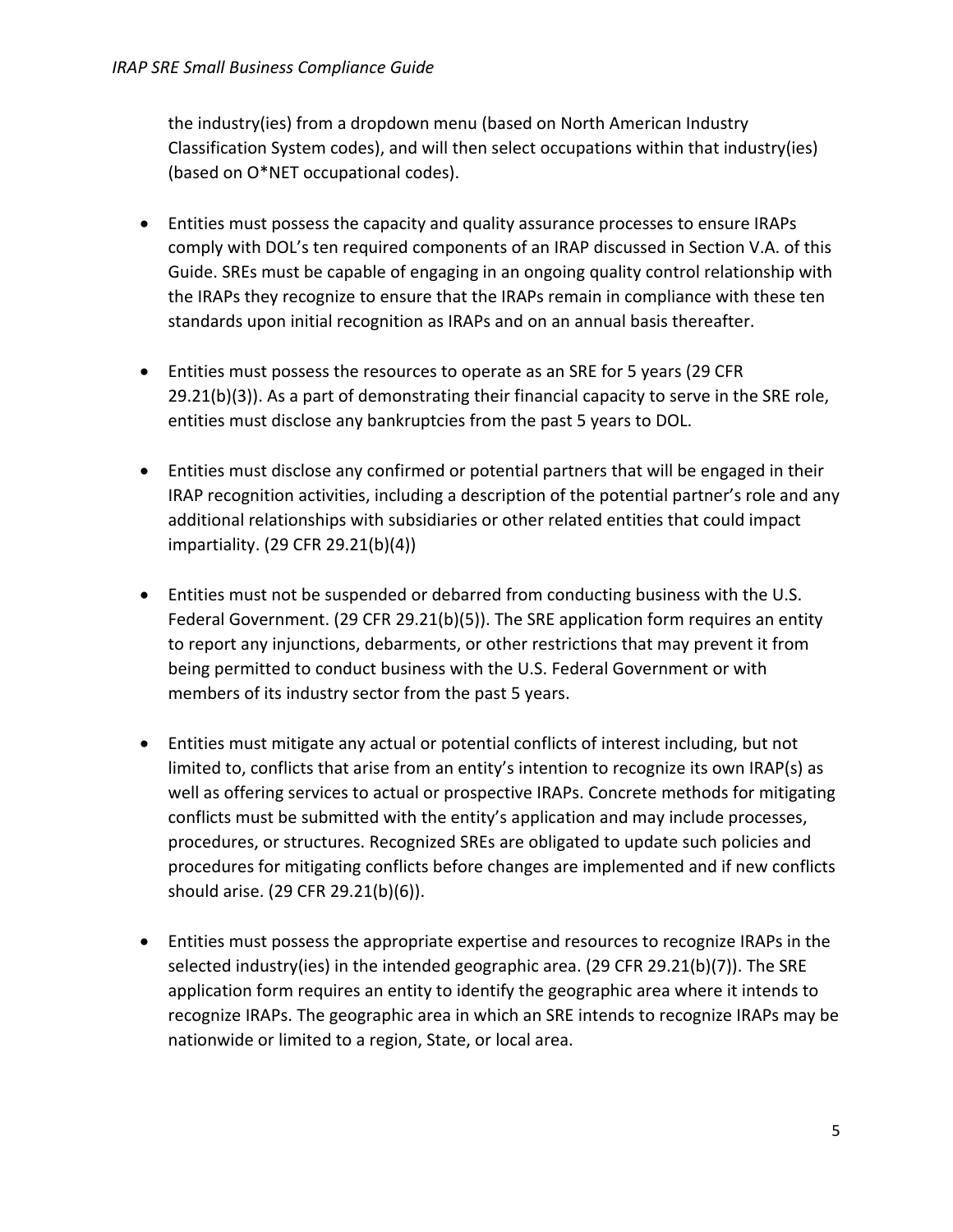• Entities must submit policies and procedures for recognizing, and validating compliance of, programs that ensure that SRE decisions are impartial, consistent, and based on objective and merit-based criteria; ensure that SRE decisions are confidential except as required or permitted by this subpart, or otherwise required by law. Such policies and procedures must be written in sufficient detail to reasonably achieve the foregoing criteria.

## <span id="page-7-0"></span>*B. Exclusion from Eligibility*

DOL will not recognize any SRE that intends to recognize IRAPs that train apprentices to perform construction activities. (29 CFR 29.30(a)).The IRAP final rule defines *construction activities* as: "The erecting of buildings and other structures (including additions); heavy construction other than buildings; and alterations, reconstruction, installation, and maintenance and repairs." (29 CFR 29.30(a)). Recognized SREs are similarly prohibited from expanding their recognition activities into construction activities.

## <span id="page-7-1"></span>**IV. SRE Application Process**

An entity that seeks to be recognized as an SRE by DOL must fill out and submit an online application for review by DOL through the Department's IRAP [webpage.](https://www.apprenticeship.gov/industry-recognized-apprenticeship-program) Applications are submitted to and reviewed by the Administrator of DOL's OA (29 CFR 29.21(a)). Entities seeking to become SREs can learn more about the application steps by referring to the Pre-Application [Checklist,](https://www.apprenticeship.gov/sites/default/files/IRAP_SRE_Application_Checklist.pdf) the [IRAP SRE Application Technical Assistance Guide,](https://www.apprenticeship.gov/sites/default/files/IRAP_SRE_Technical_Guide.pdf) and the [IRAP Webinar for](https://www.workforcegps.org/events/2020/03/06/17/25/Industry-Recognized-Apprenticeship-Programs-Information-for-SREs-and-Potential-IRAP-Providers)  [Prospective SREs.](https://www.workforcegps.org/events/2020/03/06/17/25/Industry-Recognized-Apprenticeship-Programs-Information-for-SREs-and-Potential-IRAP-Providers)

DOL's SRE application Form requires 22 attachments that should be uploaded into the online application portal. These attachments track the eligibility criteria explained above. The attachments and information collected in the application Form itself will enable DOL to review whether the applicant is qualified for recognition. 29 CFR part 29, subpart B. Entities seeking DOL recognition to serve as SREs can review this **SRE Pre-Application Checklist** to review required attachments and assess which existing entity documents may satisfy the attachment requirements and which types of documents will need to be developed.

DOL is suspending the acceptance of new and pending applications to become a Standards Recognition Entity (SRE) until further notice. All SREs that have already been approved by DOL, and all IRAPs that have been recognized by an SRE, should continue to perform their functions as described in the regulation. This suspension in activity only applies to applications by and selection of new SREs.

- ➢ *If DOL approves* an application and recognizes an entity as an SRE:
	- DOL will notify the applicant.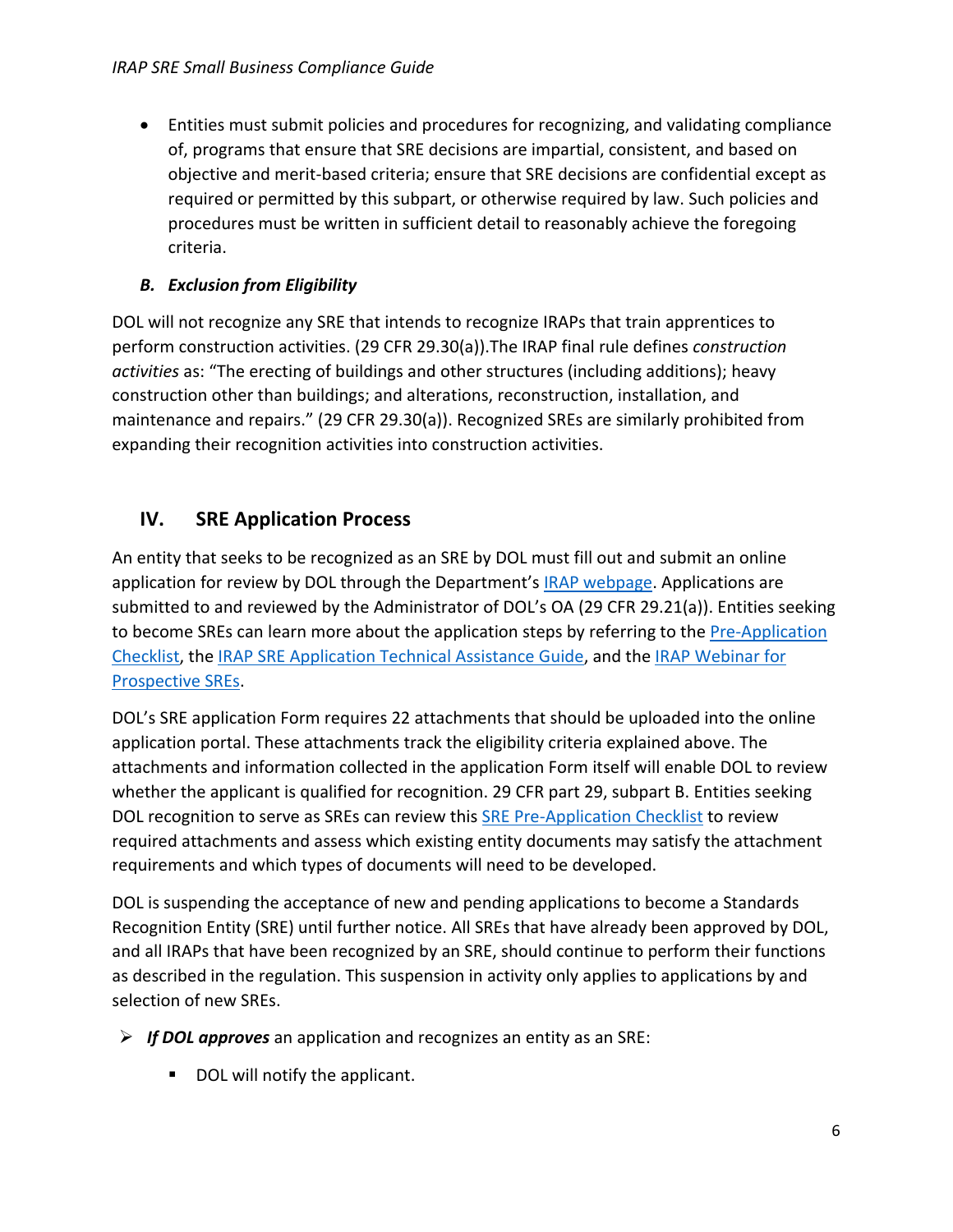- **The entity will be recognized as an SRE for 5 years. (29 CFR 29.21(c)(1)).**
- An SRE must apply for re-recognition at least 6 months before the date that its current recognition expires. (29 CFR 29.21(c)(1)).
- ➢ *If DOL denies* an entity's application for recognition as an SRE:
	- DOL will provide notice of denial of recognition with the reason(s) for denial.
	- **•** The applicant can correct any application deficiencies and resubmit its application. (29 CFR 29.21(d)(1)).
	- An applicant can request administrative review of DOL's denial decision within 30 days of receipt of the notice of denial. (29 CFR 29.21 (d)(2)).
		- o A request for administrative review must comply with the service requirements at 29 CFR part 18.
		- $\circ$  Should OA receive any requests for administrative review, such requests will be forwarded to the Office of Administrative Law Judges. Requests for administrative review are handled in accordance with the process and procedures laid out in the IRAP regulations at 29 CFR 29.29.

### <span id="page-8-0"></span>**V. Requirements and Responsibilities of SREs – Ongoing Compliance**

Once recognized, an SRE must carry out a variety of functions. Below, these post-recognition responsibilities are grouped into five categories; required IRAP criteria, recognizing IRAPs, ongoing quality control, maintaining policies and procedures, and making information available to DOL and the public. In addition, SREs have an overarching responsibility to maintain all documentation relating to the IRAPs they recognize for at least five years.

#### <span id="page-8-1"></span>*A. IRAP Criteria*

All SREs must ensure that the IRAPs they recognize comply with the following ten criteria. IRAPs must comply with these criteria at the time of recognition and SREs must certify to DOL in writing that all IRAPs continue to meet the criteria on an annual basis thereafter.

- 1. Each IRAP must train apprentices for employment in jobs that require specialized knowledge and experience and involve the performance of complex tasks.
- 2. Each IRAP must have a written training plan that must be provided to an apprentice prior to beginning an IRAP, must detail the program's structured work experiences and appropriate related instruction, be designed so that apprentices demonstrate competency and earn credential(s), and must provide apprentices progressively advancing industry-essential skills.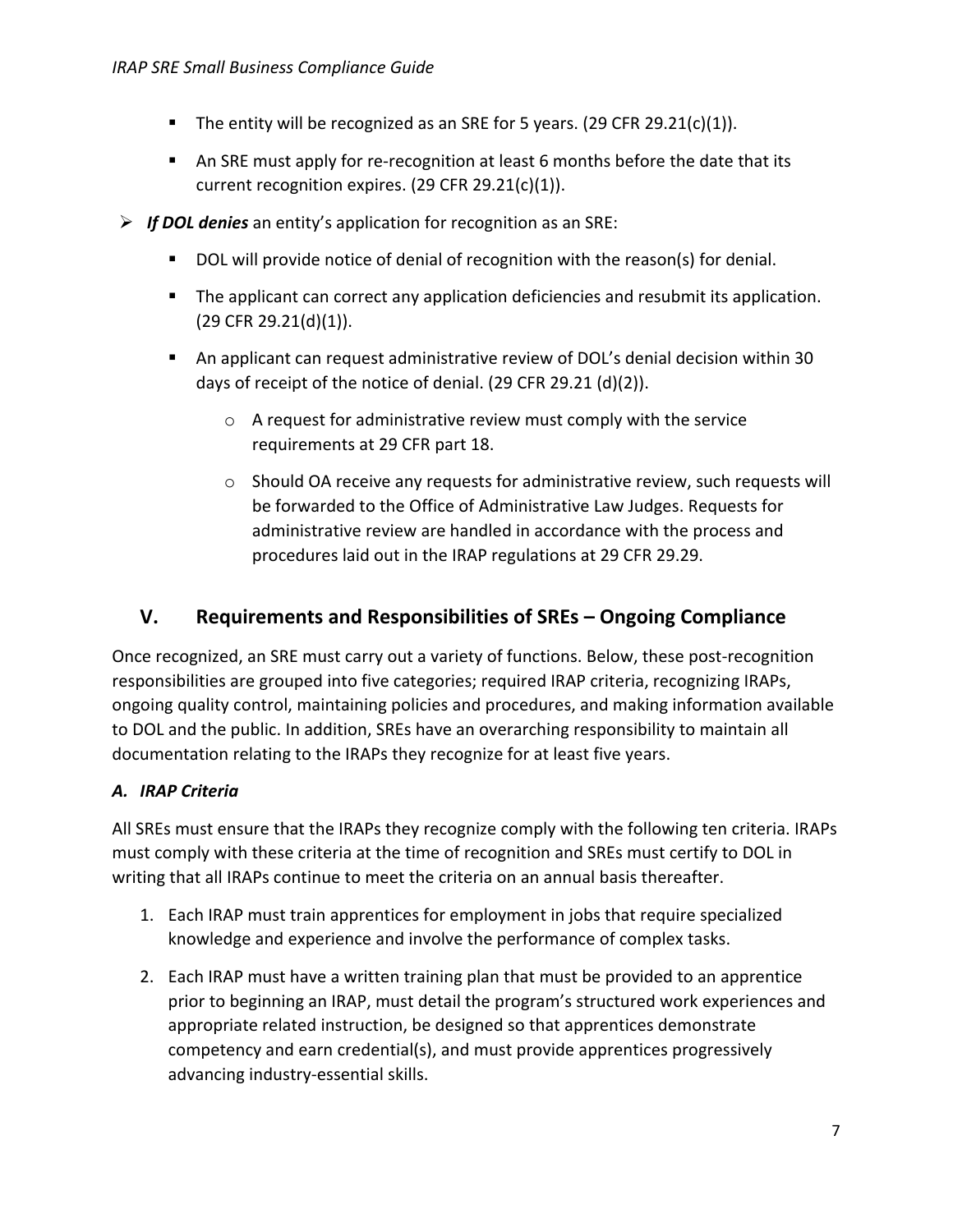- 3. IRAP apprentices must receive credit for prior knowledge and experience relevant to the instruction of the program, where appropriate.
- 4. Each IRAP must provide apprentices industry-recognized credential(s) during participation in or upon completion of the program.
- 5. Each IRAP must provide a working environment for apprentices that adheres to all applicable Federal, State, and local safety laws and regulations and complies with any additional safety requirements of its SRE.
- 6. Each IRAP must provide apprentices structured mentorship opportunities throughout the duration of the apprenticeship that involve ongoing, focused supervision and training by experienced instructors and employees, to ensure apprentices have additional guidance on the progress of their training and their employability.
- 7. Each IRAP must ensure apprentices are paid at least the applicable Federal, State, or local minimum wage. IRAPs must provide a written notice to apprentices of what wages apprentices will receive and under what circumstances apprentices' wages will increase. The program's charging of costs or expenses to apprentices must comply with all applicable Federal, State, or local wage laws and regulations, including but not limited to the Fair Labor Standards Act and its regulations. (See Appendix A for more information).
- 8. Each IRAP must affirm its adherence to all applicable Federal, State, and local laws pertaining to Equal Employment Opportunity (EEO). (See Appendix A for more information).
- 9. Each IRAP must disclose to apprentices, before they agree to participate in the program, any costs or expenses that will be charged to them (such as costs related to tools or educational materials).
- 10. Each IRAP must maintain a written apprenticeship agreement for each apprentice that outlines the terms and conditions of the apprentice's employment and training. The apprenticeship agreement must be consistent with its SRE's requirements.

## <span id="page-9-0"></span>*B. Recognizing IRAPs*

There are a few procedural requirements for recognizing IRAPs of which SREs should be aware. SREs must recognize or reject in a timely manner apprenticeship programs seeking to become IRAPs. (29 CFR 29.22(a)(1)). SRE's must inform DOL within 30 calendar days after recognizing an IRAP. Similarly, an SRE must notify DOL within 30 calendar days in the event the SRE suspends or derecognizes an IRAP, and the SRE must provide the name and contact information of the IRAP. (29 CFR 29.22(a)(2)). IRAPs may only be recognized by an SRE for a maximum of 5 years, after which time an IRAP must request re-recognition to receive continued recognition. (29 CFR 29.22(e)).

#### <span id="page-9-1"></span>*C. Ongoing Quality Control*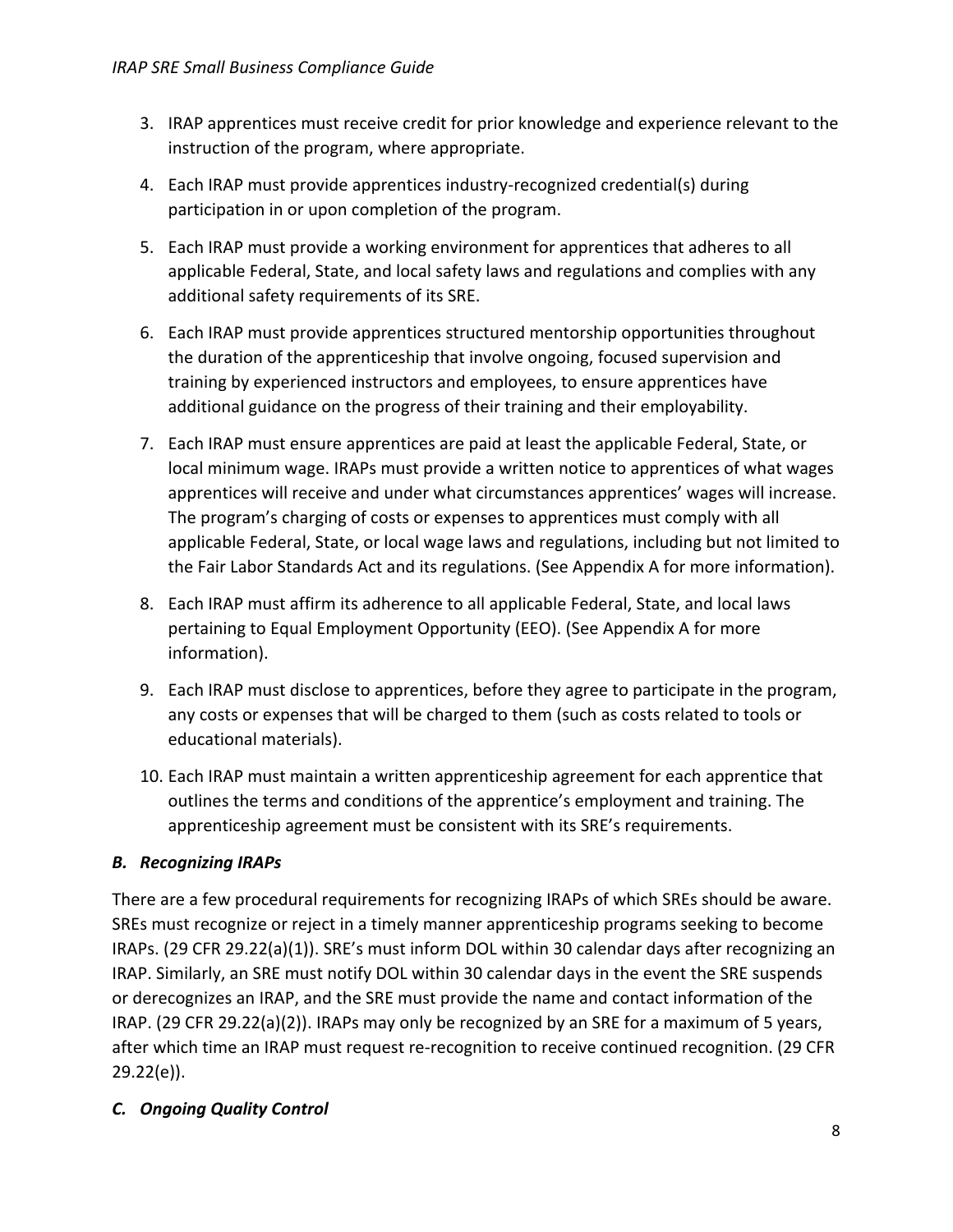SREs must maintain an ongoing quality control relationship with the IRAPs they recognize. The precise nature of this relationship is determined by the SRE, but it must meet the following five criteria (29 CFR 29.22(f)). The quality control relationship must:

- 1. Result in reasonable and effective quality control that includes consideration of apprentices' credential attainment, program completion, retention rates, and earnings;
- 2. Not prevent IRAPs from receiving recognition from another SRE;
- 3. Not conflict with IRAP regulations (at 29 CFR part 29, subpart B) or any applicable Federal, State, or local law (see Appendix A of this Small Entity Compliance Guide for more information about compliance with other Federal, State, or local laws);
- 4. Involve periodic compliance reviews by the SRE to ensure that the IRAPs it recognizes comply with DOL required components of an IRAP listed above and at 29 CFR 29.22(a)(4); and
- 5. Include policies and procedures for suspension or derecognition of IRAPs that fail to comply with requirements.

#### <span id="page-10-0"></span>*D. Maintaining Policies and Procedures*

After recognition by DOL, SREs are required to develop policies and procedures in addition to those discussed above that are required at the time of application. SREs must develop and maintain policies and procedures for addressing complaints against an IRAP. Such complaints may only be filed by apprentices, prospective apprentices, an apprentice's authorized representative, a personnel certification body, or an employer (29 CFR 29.22(j)). In addition, SREs must develop and maintain policies and procedures addressing the suspension and derecognition of IRAPs. In addition, SREs must develop and maintain written policies and procedures that require IRAPs' adherence to all applicable Federal, State, and local Equal Employment Opportunity (EEO) laws. Appendix A of this Small Entity Compliance Guide contains additional resources regarding such compliance. Two specific policies are procedures relating to EEO laws are always required of SREs. First, SREs must develop and maintain policies and procedures to address harassment, intimidation, and retaliation in IRAPs. Second, all SREs must develop and maintain policies and procedures reflecting comprehensive outreach strategies to diverse populations for IRAP participation and assign responsibility to an individual to assist IRAPs with EEO matters (29 CFR 29.22(i)). As with other policies and procedures, an SRE must notify DOL if it makes significant changes to policies or procedures relating to complaint filing, suspension and derecognition, and EEO.

#### <span id="page-10-1"></span>*E. Making IRAP Information Available to DOL and the Public*

SREs collect a variety of information as summarized below and disclose the information to DOL and the public, only to the public, or to IRAPs, as explained below. The following information must be disclosed to entities outside of DOL: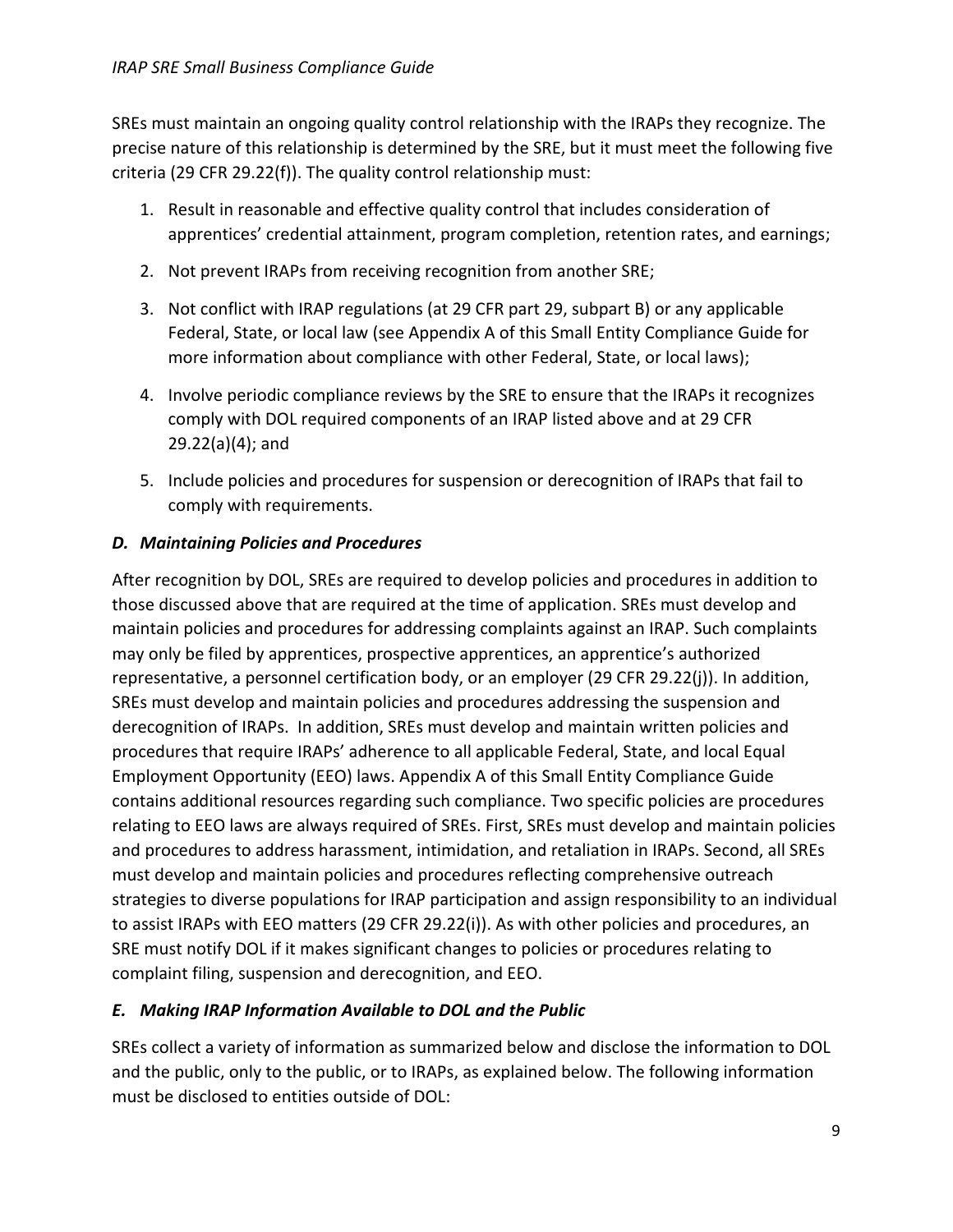- SREs must publicly disclose the credentials IRAPs provide to apprentices upon IRAP completion (29 CFR 29.22(c)).
- SREs must notify the public about the rights of apprentices and other stakeholders (a prospective apprentice, an apprentice's authorized representative, a personnel certification body, or an employer) to file complaints with the SRE against an IRAP it oversees, including the requirements for filing a complaint (29 CFR 29.22(k)).
- SREs must make publicly available information about the aggregated number of complaints pertaining to each IRAP it oversees in a format and frequency prescribed by DOL. (29 CFR 29.22(j)).
- SREs must notify the public about the right of an apprentice or other stakeholders (an apprentice's authorized representative, a personnel certification body, an employer, or an IRAP) to file a complaint with DOL about the SRE's lack of compliance with the IRAP regulations at 29 CFR part 29, subpart B. (29 CFR 29.22(l) and 29.25(a)).
- An SRE must inform the IRAPs it recognizes and the public in the event that DOL derecognizes the SRE. (29 CFR 29.22(m)).
- SREs must publicly disclose any fees they charge to IRAPs they recognize. (29 CFR 29.22(n)).

In addition, SREs must make publicly available and submit to DOL annually, in a format prescribed by the Administrator, the following information on each IRAP the SRE recognizes and oversees (29 CFR 29.22(a)(3) and 29.22(h)(1)-(10)):

- Up-to-date contact information for the IRAP (29 CFR 29.22(h)(1));
- The total number of new and continuing apprentices annually training under an apprenticeship agreement with the IRAP (29 CFR 29.22(h)(2));
- The total number of apprentices who successfully completed the IRAP annually (29 CFR 29.22(h)(3));
- The annual completion rate for apprentices. The annual completion rate is calculated by comparing the number of apprentices in a designated apprenticeship cohort who successfully completed the IRAP requirements and attained an industry-recognized credential with the number of apprentices in that cohort who initially began training in the IRAP (29 CFR 29.22(h)(4));
- The median length of time for IRAP completion (29 CFR 29.22(h)(5));
- The post-apprenticeship employment rate, calculated 6 and 12 months after program completion (29 CFR 29.22(h)(6));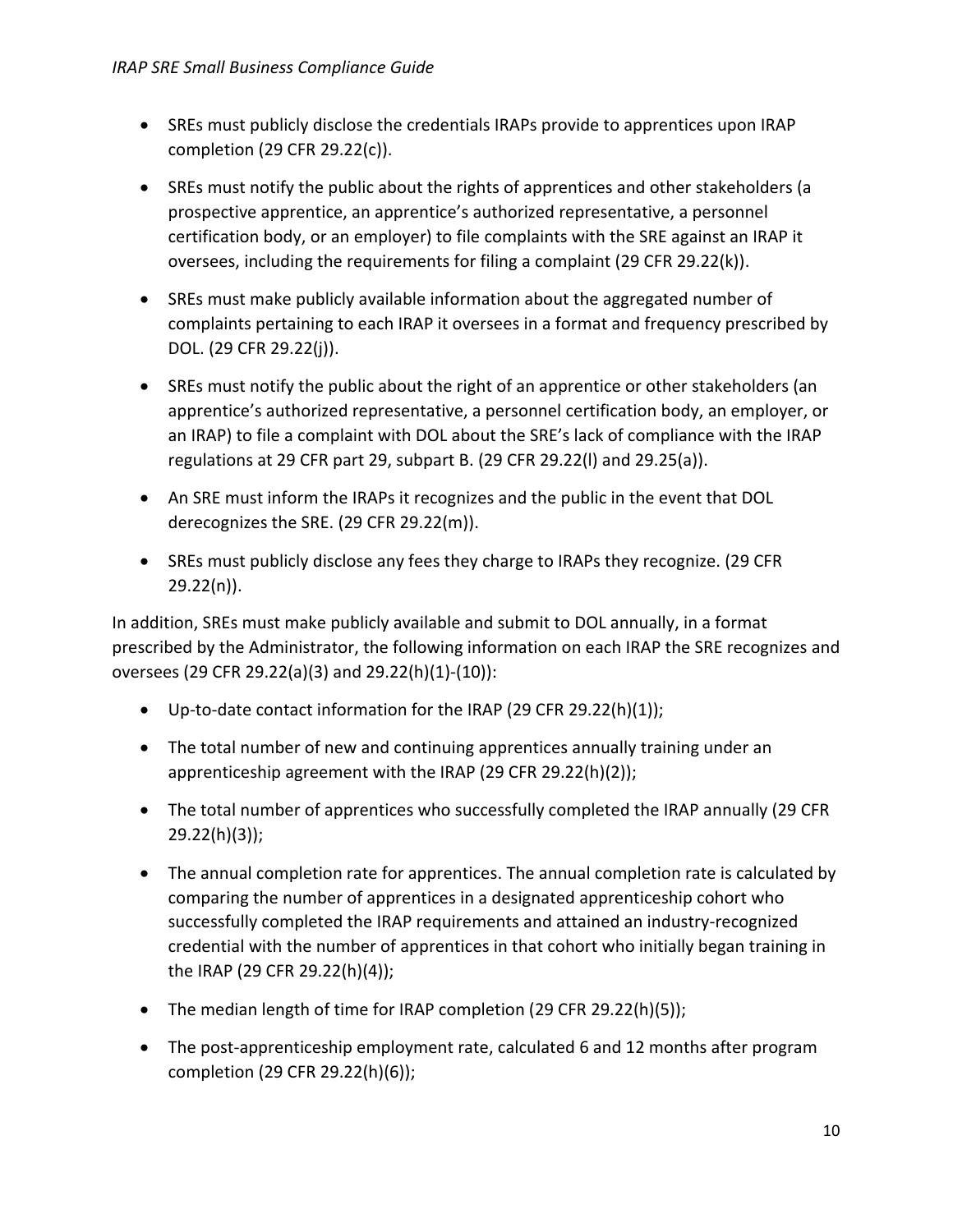- The industry-recognized credentials attained by apprentices in the IRAP, including the annual number of such credentials attained (29 CFR 29.22(h)(7));
- The annualized average earnings of an IRAP's former apprentices, calculated over the 6 month period after IRAP completion (29 CFR 29.22(h)(8));
- Training cost per apprentice (29 CFR 29.22(h)(9)); and
- Basic demographic information on participants in an IRAP (29 CFR 29.22(h)(10)).

In addition to the information discussed above, SREs must provide to DOL any information requested as part of a compliance assistance review conducted by DOL.

## <span id="page-12-0"></span>**VI. SRE Obligations to Notify DOL of Major Changes**

After it has been recognized by DOL, an SRE must notify DOL if (1) it makes any major changes that could affect the operations of its IRAP recognition program or that materially affects the SRE's ability to function in its IRAP recognition role; or (2) it seeks to recognize IRAPs in additional industries or geographic areas. (29 CFR 29.21(c)(2)).

Major SRE changes that could affect the operations of an SRE's recognition program would include, for example, involvement in lawsuits that materially affect the SRE, changes in legal status, or any other change that materially affects the SRE's ability to function in its IRAP recognition capacity.  $(29 \text{ CFR } 29.21(c)(2)(i))$ . In addition to notifying DOL, an SRE must provide to DOL all material information relating to such change.

SREs seeking to recognize IRAPs in additional industries, occupational areas, or geographic areas must provide to DOL all material information relating to such intended change before implementing the change(s). (29 CFR 29.21(c)(3)). In light of the information received, DOL will evaluate whether the SRE is qualified to recognize IRAP in the new industries, occupational areas, or geographic areas. (29 CFR 29.21(c)(3)).

An SRE must follow the policies and procedures that it submitted to DOL as part of its application. An SRE must notify DOL in the event that it makes significant changes to any such policies and procedures. (29 CFR 29.22(p)).

## <span id="page-12-1"></span>**VII. SRE Suspension or Derecognition by DOL**

As a part of DOL's oversight role, DOL reserves the right to conduct a review of an SRE's compliance and to ultimately suspend or derecognize an SRE if the SRE fails to maintain substantial compliance with 29 CFR Part 29, subpart B. The formal review process at 29 CFR 29.26 may be initiated through a complaint relating to an SRE or by other information that suggests that an SRE may not be in substantial compliance or may not longer be capable of continuing to operate as an SRE. The concept of substantial compliance recognizes that it would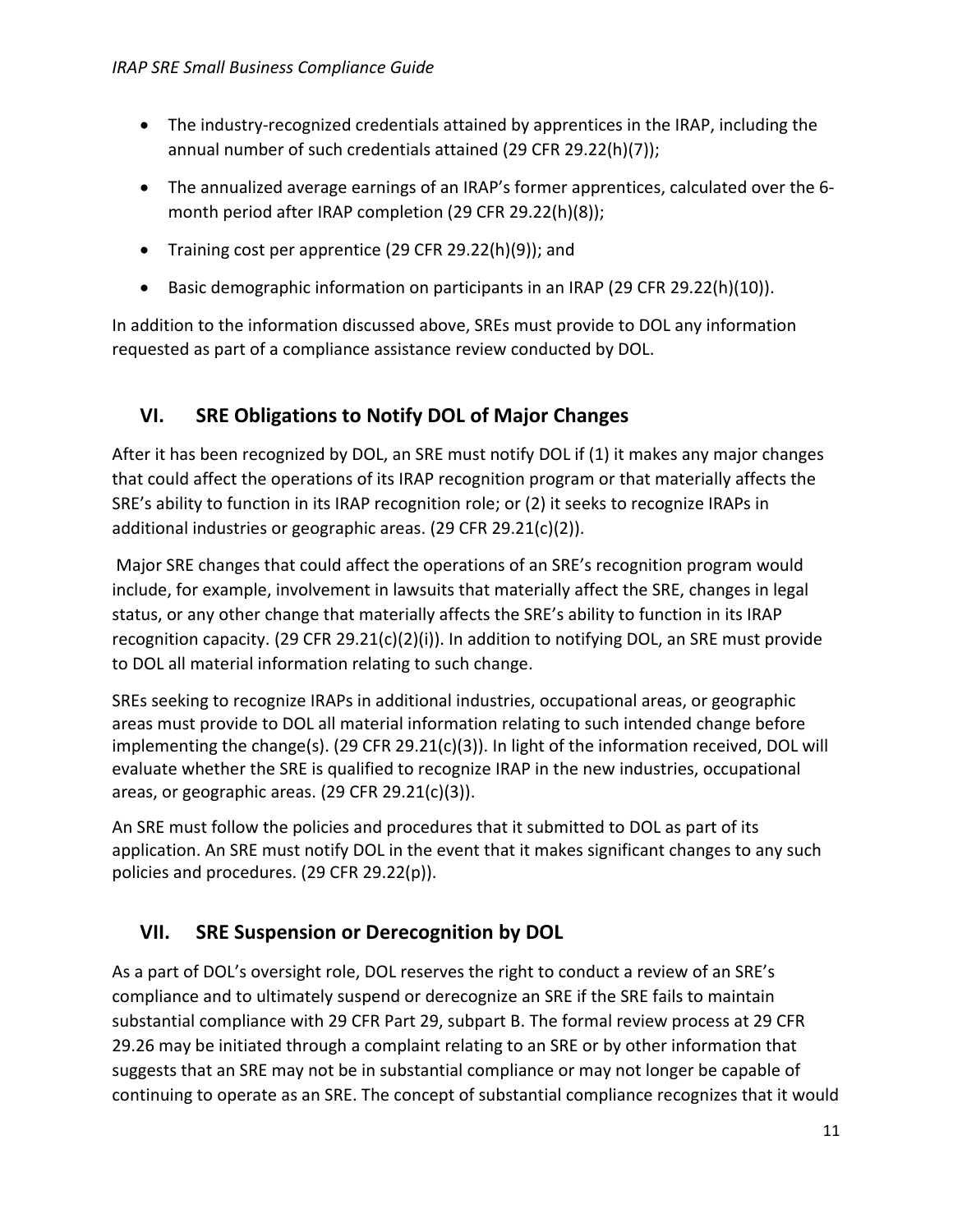#### *IRAP SRE Small Business Compliance Guide*

not be appropriate to suspend or derecognize an SRE on account of minor technical, mathematical, or clerical errors that can in all likelihood be corrected by the SRE once brought to the SRE's attention. An SRE may be suspended or derecognized based on its inability to continue to operate where the SRE becomes unable to perform most or all required functions on account of reasons such as financial insolvency. At the initiation of such a review, DOL will provide the SRE with written notice of the basis for the review and afford the SRE an opportunity to respond and provide appropriate documentation.

At the conclusion of DOL's review, DOL may determine that the identified issues were resolved or, if not resolved, DOL may suspend the SRE for 45 calendar days. During any suspension period, SREs will be prohibited from recognizing new IRAPs. At the conclusion of the 45-day suspension, the suspension may be extended, lifted, or the SRE may be derecognized. SREs may request an Administrative Review of a suspension or derecognition decision with the DOL Office of Administrative Law Judges within 45 days of the decision.

Following derecognition of an SRE by DOL, the IRAPs recognized and overseen by the SRE will maintain their recognized status until 1 year after DOL's decision about derecognizing the IRAP's SRE becomes final, including any appeals/administrative reviews. At the end of this 1 year period, the IRAPs recognized by a derecognized SRE will lose their status unless they are recognized by another SRE (29 CFR 29.28(a)).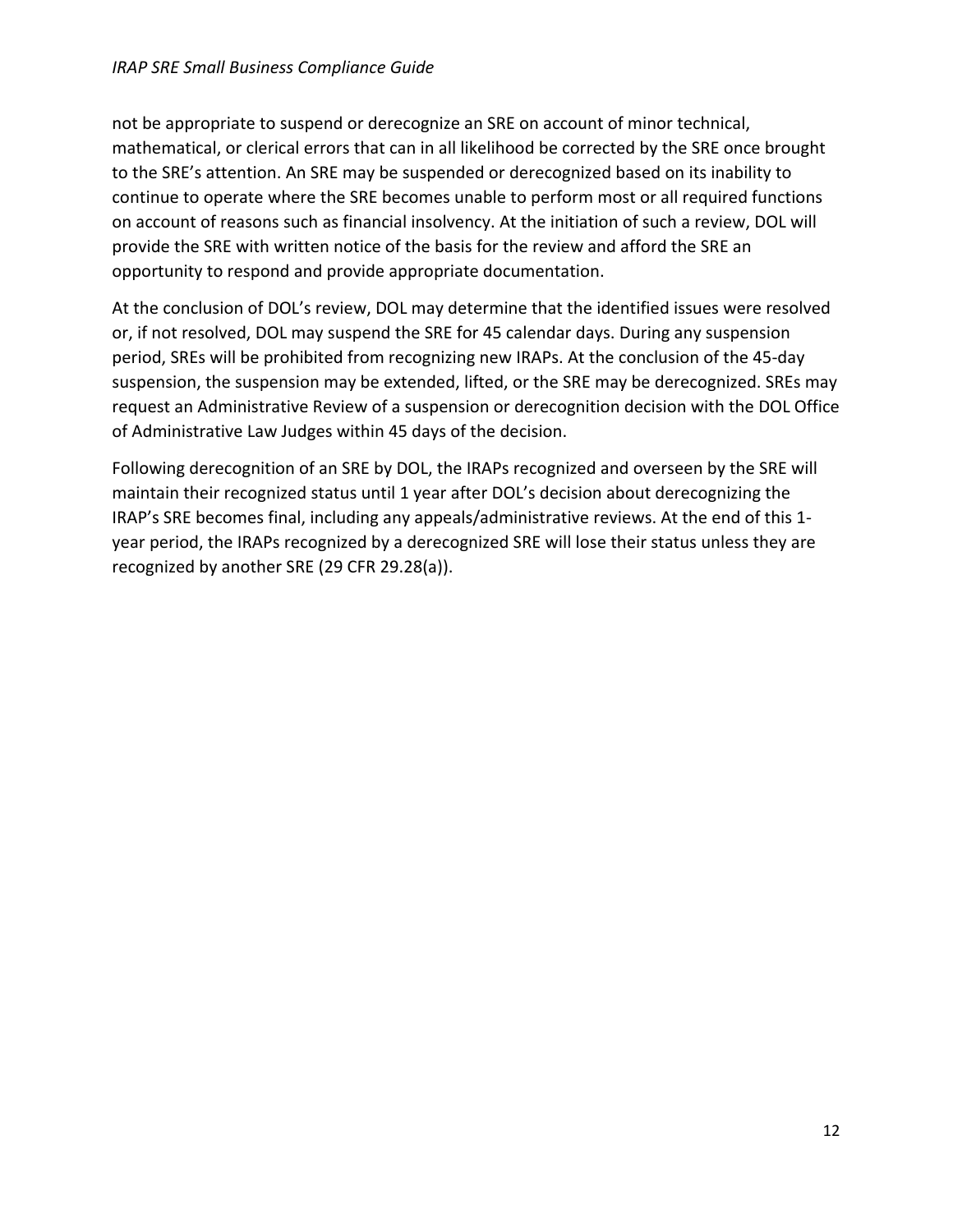# <span id="page-14-0"></span>**Appendix A: Other Federal, State, and Local Laws Relevant to SRE Compliance with IRAP Regulations**

DOL's IRAP regulations require that SREs and the IRAPs they recognize must adhere to relevant Federal, State, and local laws. Specifically, the regulations make clear that IRAPs must:

- Adhere to Federal, State, and local laws pertaining to EEO (29 CFR 29.22(a)(4)(viii));
	- o An SRE must have policies and procedures that require IRAPs' adherence to applicable Federal, State, and local laws pertaining to EEO (29 CFR 29.22(i))
- Provide a work environment for apprentices that adheres to all Federal, State, and local safety laws and regulations (29 CFR 29.22(a)(4)(v));
- Pay apprentices at least the applicable Federal, State, or local minimum wage (29 CFR 29.22(a)(4)(vii)); and
- Comply with all applicable Federal, State, or local wage laws or regulations regarding any costs or expenses charged to apprentices (29 CFR 29.22(a)(4)(vii).

This Appendix A is intended to assist SREs with compliance with the IRAP regulations by providing references to government websites with additional resources relevant to further understanding Federal, State, and local laws. Please note that this appendix is not intended to be an exhaustive resource for all potentially relevant Federal, State, and local laws. SREs ultimately must take responsibility for ensuring they have a complete understanding of all relevant Federal, State, and local laws. The links below provide entities with information about compliance with relevant EEO, safety, and wage laws.

#### *Equal Employment Opportunity*

• The Department of Labor's central hub for EEO contains information, relevant laws, and relevant regulations for sub-topics covered by EEO laws (age discrimination, disability, ethnic/national origin, Federal financial assistance programs, immigration, and veterans):

<https://www.dol.gov/general/topic/discrimination>

• The Equal Employment Opportunity Commission's overview of Equal Employment Opportunity laws for employers:

<https://www.eeoc.gov/employers/index.cfm>

• The Equal Employment Opportunity Commission's overview of State and local government coverage of Equal Employment Opportunity laws:

[https://www.eeoc.gov/employers/coverage\\_state\\_local.cfm](https://www.eeoc.gov/employers/coverage_state_local.cfm)